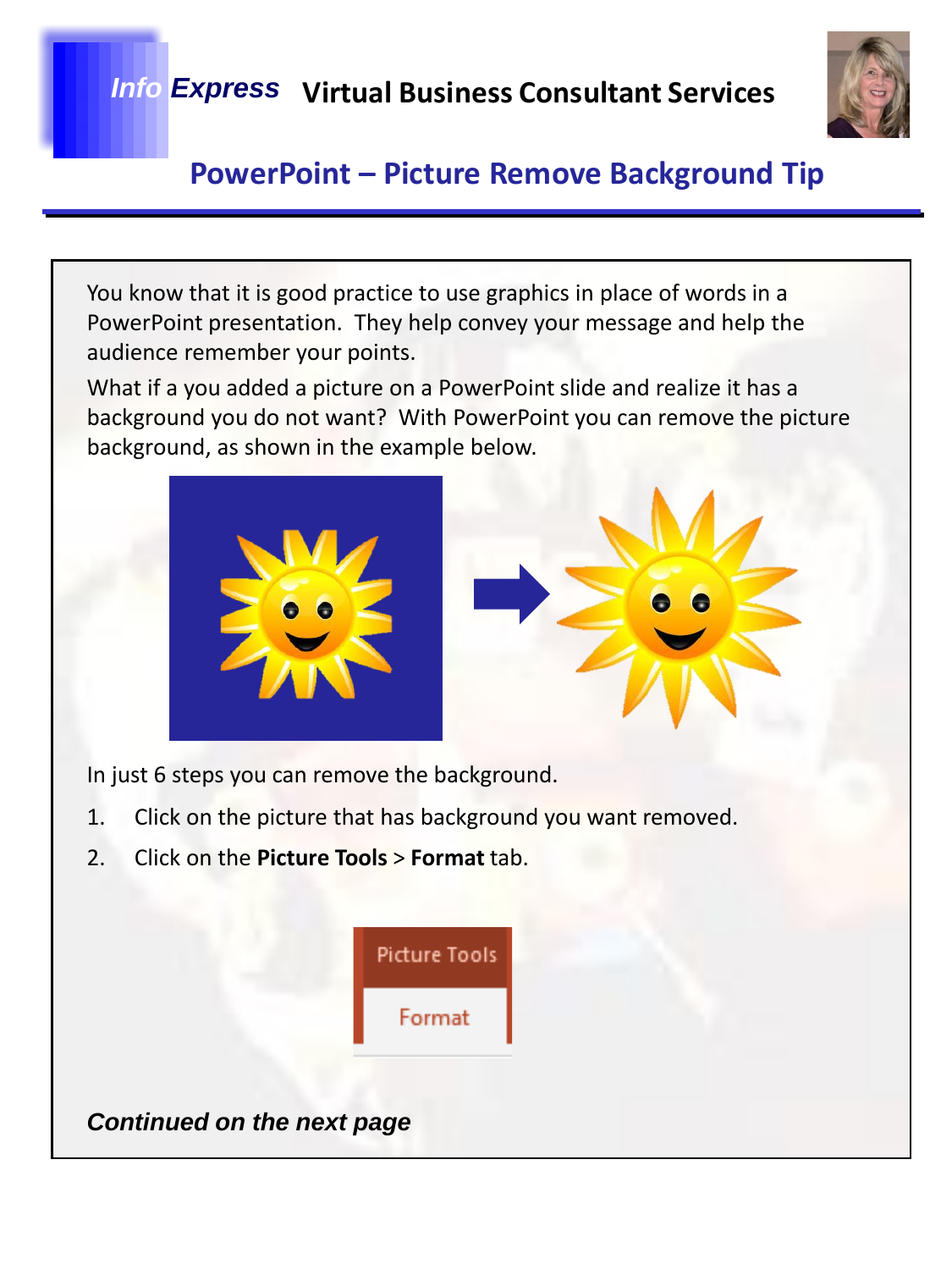

## **PowerPoint – Picture Remove Background Tip**

# **Continued** 3. Click **Remove Background** on the **Format** ribbon. PowerPoint will automatically select the part of the image to be kept.  $\overline{\mathbb{R}}$  Color  $\overline{\mathbb{R}}$ Change Picture ~ **23** Artistic Effects v Remove `orrections <sup>4</sup> Reset Picture \* Compress Pictures Background Adjust 4. Not all of the image will be selected so you will do that manually. Notice in the screen shot below that not all parts of the flower leaves are selected. *Continued on the next page*